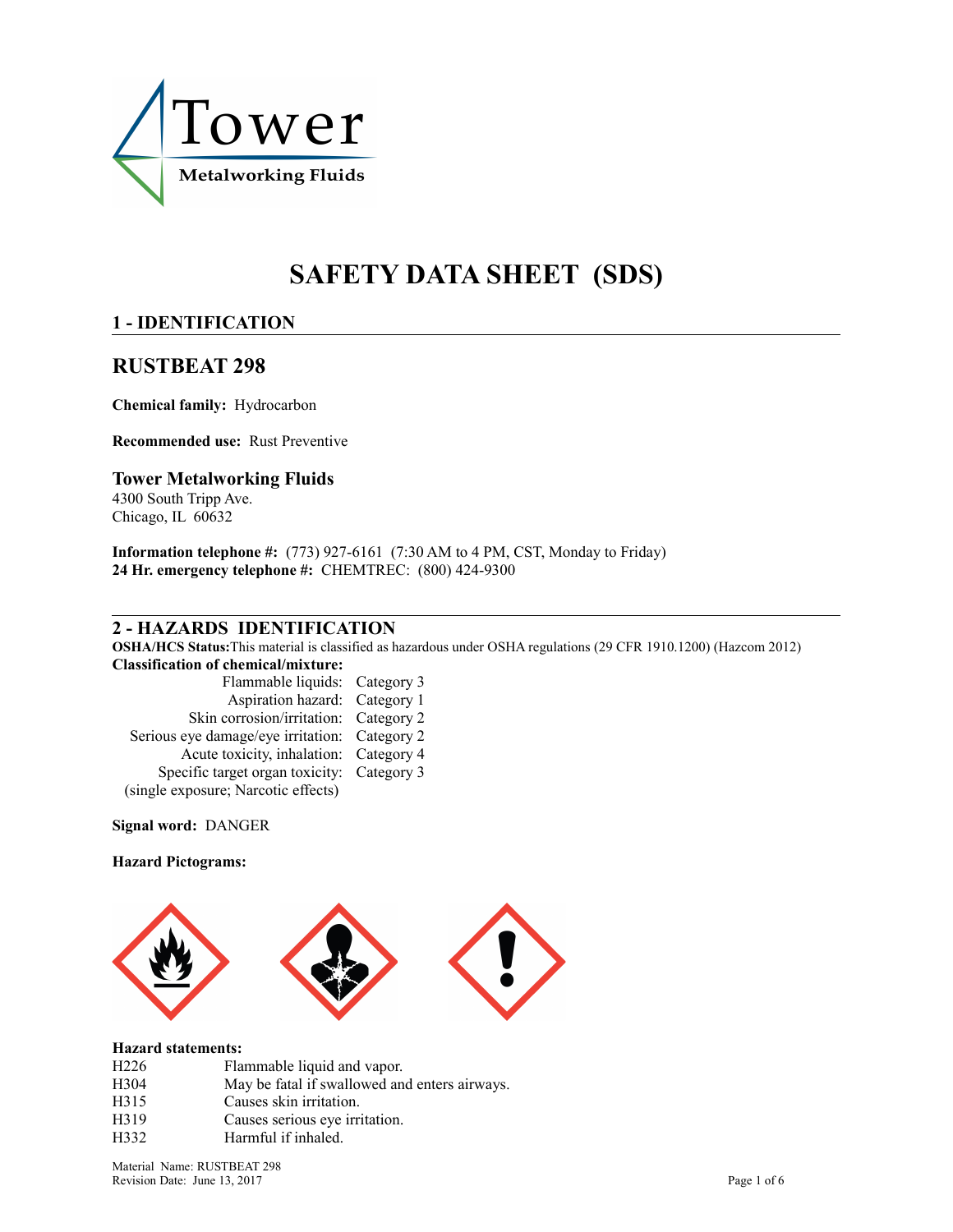

#### **Precautionary statements:**

| <b>Prevention</b>    |                                                                                                                                     |
|----------------------|-------------------------------------------------------------------------------------------------------------------------------------|
| P <sub>2</sub> 10    | Keep away from sparks, open flames, hot surfaces. No smoking.                                                                       |
| P233                 | Keep container tightly closed.                                                                                                      |
| P240                 | Ground container and receiving equipment.                                                                                           |
| P241                 | Use explosion-proof electrical and equipment.                                                                                       |
| P242                 | Use only non-sparking tools.                                                                                                        |
| P243                 | Take precautionary measures against static discharge.                                                                               |
| P261                 | Avoid breathing vapors/mist.                                                                                                        |
| P264                 | Wash contact area thoroughly after handling.                                                                                        |
| P271                 | Use only outdoors or in well-ventilated areas.                                                                                      |
| P <sub>280</sub>     | Wear chemical resistant gloves, goggles and face shield.                                                                            |
| <b>Response</b>      |                                                                                                                                     |
| $P301 + P310$        | IF SWALLOWED: Immediately call a POISON CENTER / doctor.                                                                            |
| $P302 + P352$        | IF ON SKIN: Wash with plenty of water and mild soap.                                                                                |
| $P303 + P361 + P353$ | IF ON SKIN (or hair): Take off immediately all contaminated clothing. Rinse skin with<br>water/shower.                              |
| P304+P340            | IF INHALED: Remove person to fresh air and keep comfortable for breathing.                                                          |
| $P305 + P351 + P338$ | IF IN EYES: Rinse cautiously with water for several minutes. Remove contact lenses, if<br>present and easy to do. Continue rinsing. |
| P312                 | Call a POISON CENTER / doctor if you feel unwell.                                                                                   |
| P331                 | Do NOT induce vomiting.                                                                                                             |
| $P332 + P313$        | If skin irritation occurs: Get medical advice/attention.                                                                            |
| $P337 + P313$        | If eye irritation persists: Get medical advice/attention.                                                                           |
| $P362 + P364$        | Take off contaminated clothing and wash it before reuse.                                                                            |
| $P370 + P378$        | In case of fire: Use water fog, foam, dry chemical or carbon dioxide to extinguish.                                                 |
| <b>Storage</b>       |                                                                                                                                     |
| $P403 + P235$        | Store in a well-ventilated place. Keep cool.                                                                                        |
| P <sub>405</sub>     | Store locked up.                                                                                                                    |
| <b>Disposal</b>      |                                                                                                                                     |
| P501                 | Dispose of contents/ containers in accordance with federal, state and local regulations.                                            |

# **3 - COMPOSITION/ INFORMATION ON INGREDIENTS**

| <b>Chemical name</b>                        | CAS#       | Concentration |
|---------------------------------------------|------------|---------------|
| Distillates (petroleum), hydrotreated light | 64742-47-8 | $80 - 90\%$   |
| Barium petroleum sulfonate                  | 61790-48-5 | $10 - 20 \%$  |

### **4 - FIRST-AID MEASURES**

### **Description of first aid measures:**

- Inhalation: If overexposure occurs, remove to fresh air. If breathing is irregular or has stopped, apply artificial respiration by trained personnel. Seek medical attention immediately.
- Ingestion: Do not induce vomiting. Get medical attention immediately. Wash out mouth with water. Remove to fresh air and keep at rest in comfortable position. Aspiration hazard if swallowed. Can enter the lungs and cause damage. If vomiting occurs spontaneously, keep head low below hips so that stomach content doesn't get into the lungs.
	- Skin: Wash with warm water and mild soap. Remove contaminated clothing. Get medical attention if irritation develops or persists.
	- Eye: Immediately flush with water for 15 minutes or until irritation subsides occasionally lifting the upper and lower eyelids. Remove contact lenses if present, continue rinsing for at least 10 minutes. Get medical attention if irritation persists.

#### **Symptoms and effects, both acute and delayed:**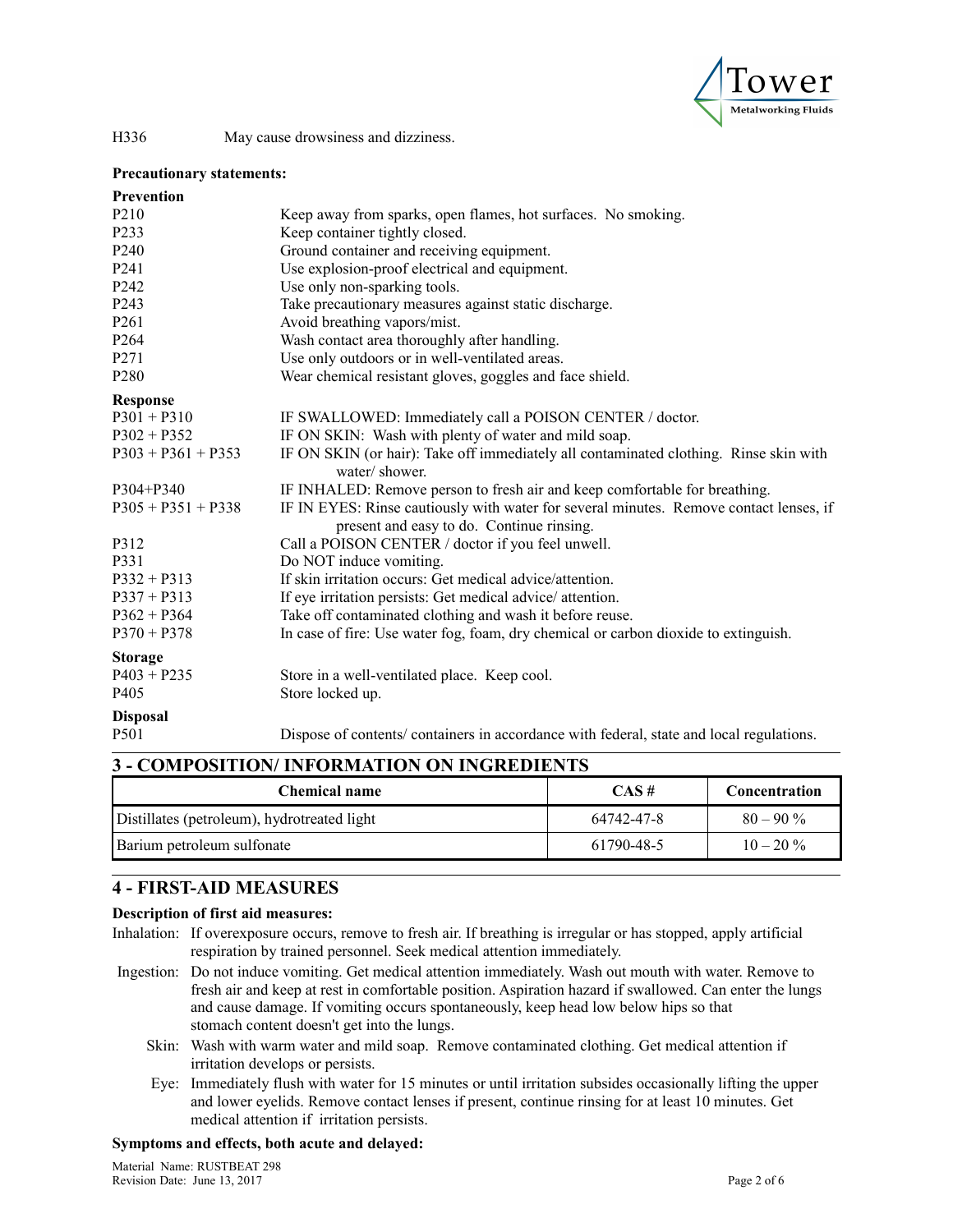

- Acute: Drying and defatting of skin. Eye irritation. Excessive inhalation may cause anesthesia, dizziness, nausea. May be fatal if swallowed and enters the airways. Irritating to mouth, throat and stomach.
- Chronic: Prolonged or repeated skin contact may tend to remove natural oils, resulting in development of dermatitis. No other significant effects or critical hazards known.

### **5 - FIRE-FIGHTING MEASURES**

#### **Extinguishing media:**

Suitable: Use carbon dioxide  $(CO<sub>2</sub>)$ , water spray (fog) or foam, dry chemical to extinguish flames. Unsuitable: Do not use straight streams of water, as this will spread the fire.

**Specific hazards and combustion products:** Combustible liquid. Products may include and are not limited to oxides of carbon and other toxic gases upon combustion. Vapors are flammable and heavier than air. Vapors may travel across the ground and reach remote ignition sources causing a flashback fire danger. Fire water contaminated with this material must be contained and prevented from being discharged to any waterway, sewer or drain.

**Special protective equipment and precautions for fire-fighters:** Use standard protective equipment and in enclosed spaces, self-contained breathing apparatus (SCBA) with a full face-piece operated in positive pressure mode. Water spray and water fog can be used to cool fire exposed surfaces and to protect personnel.

### **6 - ACCIDENTAL RELEASE MEASURES**

**Personal precautions, protective equipment and emergency procedures:** All persons dealing with the spill should wear appropriate personal protective equipment. Keep others away from spill. Restrict access to area until the spill has been cleaned up. Extinguish all sources of ignition. Avoid breathing vapor or mist.

**Methods and materials for containment and cleaning up:** Extinguish all sources of ignition. Stop leak if without risk. Move containers from spill area. Flush with water into retaining area and soak up in absorbent medium. Transfer to suitable containers. If spill enters sewer, notify proper authorities. Dispose of via a licensed waste disposal contractor.

### **7 - HANDLING AND STORAGE**

**Precautions for safe handling:** Use appropriate personal protective equipment. Do not swallow or breath vapor. Avoid contact with skin, eyes and clothing. Use only with adequate ventilation. Use proper bonding and/or grounding procedures. Prevent small spills and leakage to avoid slip hazard. Material can accumulate static charges which may cause and electrical spark (ignition source). Store and use away from heat, sparks, open flame or any other ignition source.

**Conditions for safe storage:** Keep containers tightly closed when not in use. Store in cool, dry conditions and in a segregated area away from sources of ignition. Store in well ventilated area. Store locked up and in accordance with local regulations.

**Incompatible materials:** Strong oxidizing agents.

### **8 - EXPOSURE CONTROLS/ PERSONAL PROTECTION**

#### **Exposure limits:**

| Source                     | Form  | Limit/Standard   | Note                             |                           |
|----------------------------|-------|------------------|----------------------------------|---------------------------|
| Distillates (petroleum),   | Vapor | <b>ACGIH TLV</b> | $212$ ppm,                       | <b>Total Hydrocarbons</b> |
| hydrotreated light         |       |                  | 1200 mg/m <sup>3</sup> 8 hour(s) |                           |
| Barium petroleum sulfonate | Vapor | <b>ACGIHTLV</b>  | $0.5 \text{ mg/m}^3$             | Form: As barium           |
|                            |       | (U.S.) - TWA     |                                  | compounds                 |

**Engineering controls:** The level of protection and types of controls necessary will vary depending upon potential exposure conditions. Control measures to consider: Adequate ventilation should be provided so that exposure limits are not exceeded. Use explosion-proof ventilation equipment.

**Individual protection measures and personal protective equipment:** Splash goggles, neoprene or nitrile chemical resistant gloves, chemical resistant apron if exposure is likely to be prolonged or repeated. If engineering controls do not maintain airborne contaminant concentrations at a level which is adequate to protect worker health,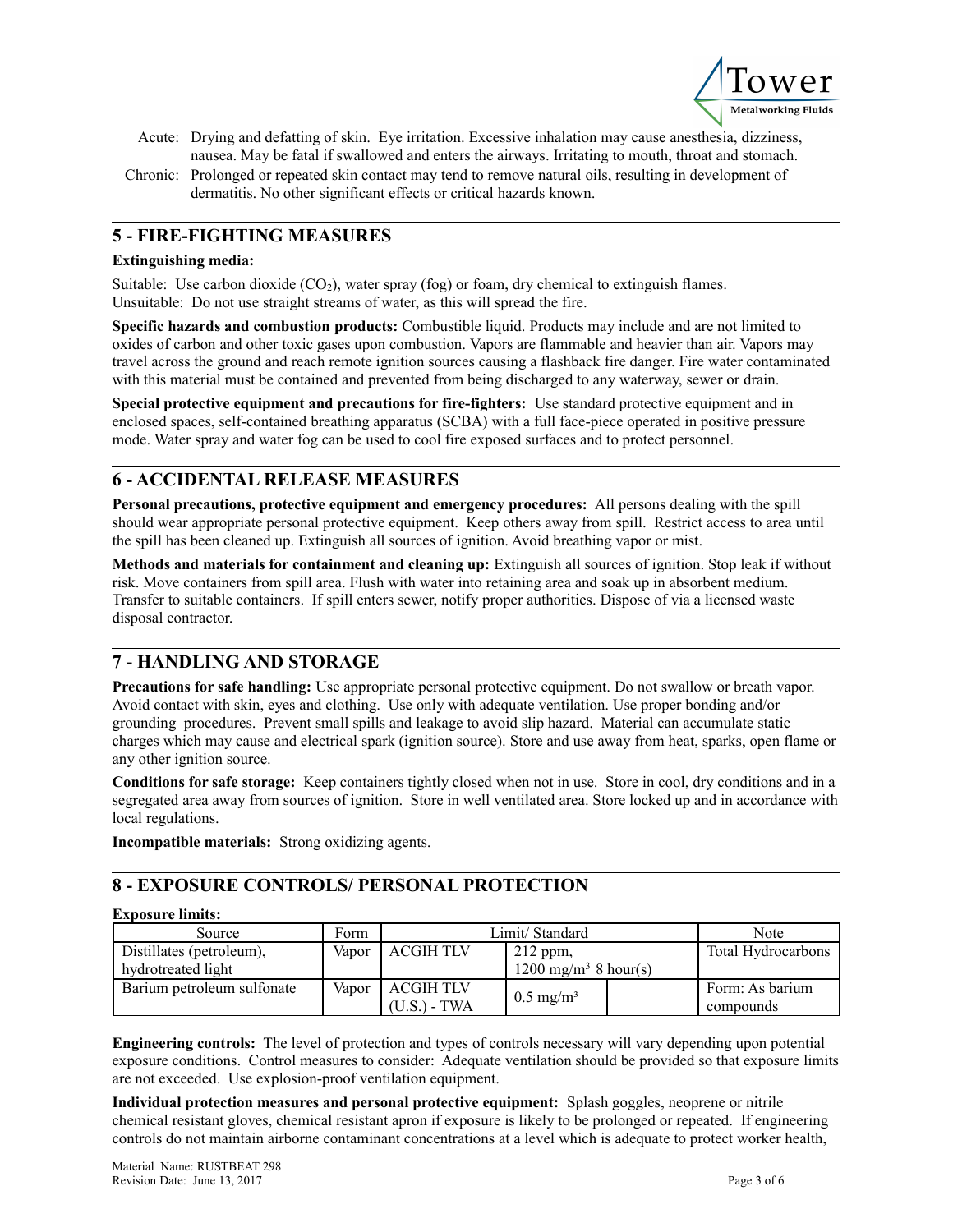

an approved respirator may be appropriate. Types of respirators to be considered for this material include a half-face filter respirator. For high airborne concentrations, use a NIOSH/MSHA approved air-supplied respirator.

# **9 - PHYSICAL AND CHEMICAL PROPERTIES**

|                                                                     | Appearance: Dark amber liquid.                           |  |
|---------------------------------------------------------------------|----------------------------------------------------------|--|
|                                                                     | Odor: Mild hydrocarbon.                                  |  |
|                                                                     | <b>Odor threshold:</b> Data currently unavailable.       |  |
| <b>Product pH:</b> N/A                                              |                                                          |  |
|                                                                     | <b>Freezing point:</b> Data currently unavailable.       |  |
| <b>Boiling point:</b> IBP > 350°F                                   |                                                          |  |
|                                                                     | <b>Flash point:</b> $>105^{\circ}F$ (40.6°C) [ASTM D-56] |  |
|                                                                     | Evaporation rate: $0.08$ (nButyl Acetate= $1$ )          |  |
|                                                                     | Flammability: Data currently unavailable.                |  |
| Upper/lower flammability limits: LEL: 0.6% UEL: 5.5%                |                                                          |  |
|                                                                     | Vapor pressure: $0.2 - 0.45$ mm Hg at 20 °C              |  |
|                                                                     | Vapor density: $4.8$ at 101 kPa [calculated] (Air=1)     |  |
| <b>Relative density:</b>                                            | 0.79                                                     |  |
|                                                                     | <b>Solubility:</b> Negligible solubility in water.       |  |
| Partition coefficient (n-octanol/water): Information not available. |                                                          |  |
| Auto-ignition temperature: 456°F (236°C)                            |                                                          |  |
| Decomposition temperature: Information not available.               |                                                          |  |
|                                                                     | Viscosity: 1.8 (cSt $\omega$ 25°C)                       |  |
|                                                                     | <b>VOC:</b> 668 g/L [EPA Method 24]                      |  |
|                                                                     |                                                          |  |

### **10 - STABILITY AND REACTIVITY**

**Chemical stability:** Material is stable under normal conditions.

**Possibility of hazardous reactions:** Hazardous polymerization does not occur.

**Conditions to avoid:** Avoid heat, sparks, open flames and other ignition sources. Do not pressurize, cut, weld, braze, solder, drill, grind or expose containers to heat or sources of ignition. Do not allow vapor to accumulate in low or confined areas.

**Incompatible materials:** Strong oxidizing agents.

**Hazardous decomposition products:** Material does not decompose at ambient temperatures. Oxides of carbon upon combustion. Decomposition products may include  $CO$ ,  $CO_2$ ,  $NO<sub>X</sub>$ ,  $SO<sub>X</sub>$ ,  $CaO$ , BaO and other compounds not identified.

### **11 - TOXICOLOGICAL INFORMATION**

### **Information on likely routes of exposure:**

- Inhalation: Yes Ingestion: Yes
	- - Skin: Yes Eye: Yes

### **Potential symptoms of exposure:**

- Inhalation: Symptoms may include nausea or vomiting, headache, drowsiness/fatigue, dizziness/vertigo, unconsciousness.
	- Ingestion: Aspiration hazard. Irritating to mouth, throat and stomach.
		- Skin: Symptoms may include irritation, redness.
		- Eye: Symptoms may include pain or irritation, watering, redness.

#### **Toxicological data:**

Ingestion Toxicity: LD50 > 2,000 mg/kg, Rat.

Skin Toxicity: LD50 > 2,000 mg/kg, Rat.

**NTP, IARC or OSHA carcinogen:** None of the constituents of this product have been identified as possible or proven carcinogens by NTP, IARC, or OSHA.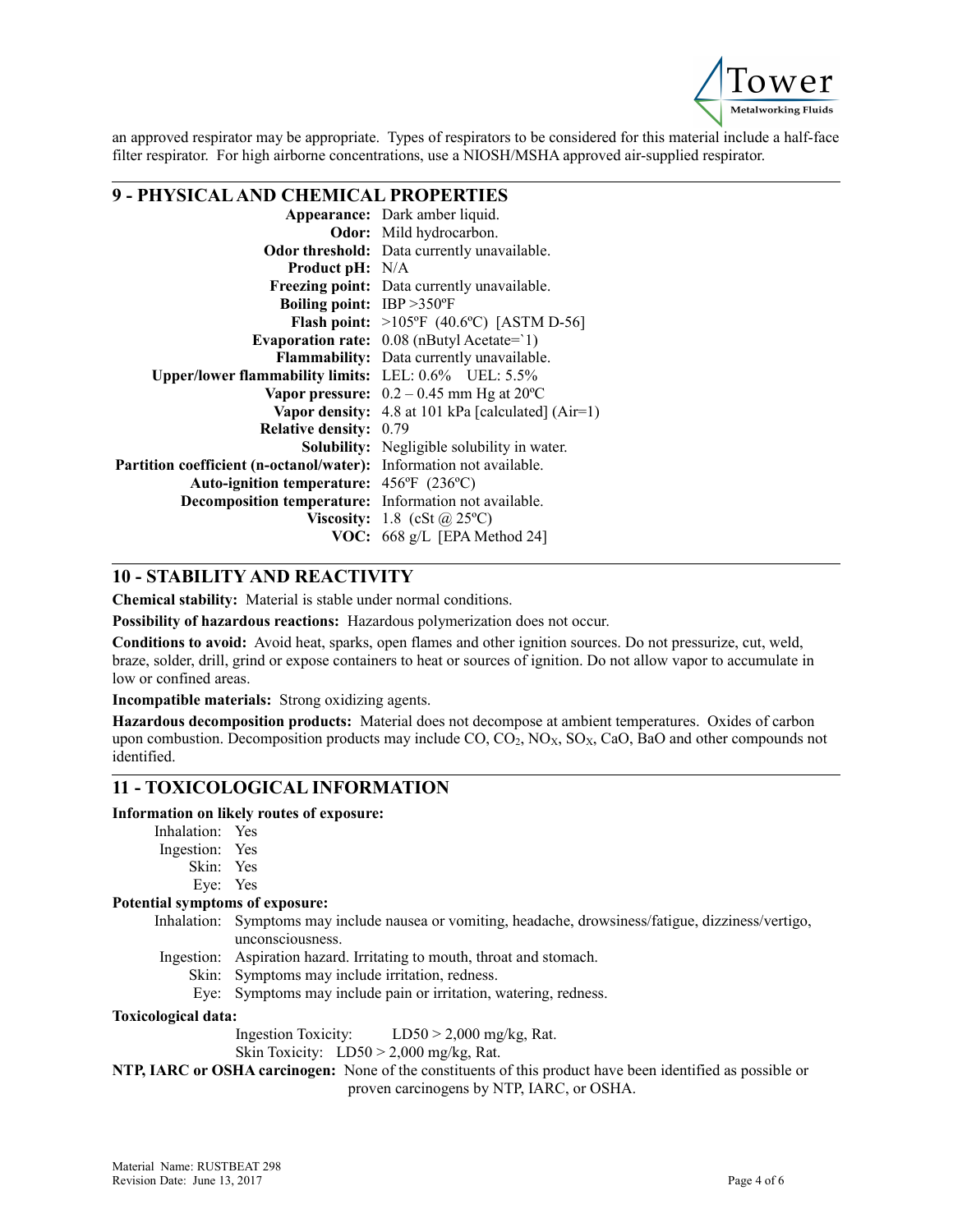

### **12 - ECOLOGICAL INFORMATION**

**Ecotoxicity:** Acute Toxicity: Fish: Low toxicity:  $LC/ED/IC50 > 1,000$  mg/L Aquatic Invertebrates: Low toxicity: LC/ED/IC50 > 1,000 mg/L Algae: Low toxicity:  $LC/ED/IC50 > 1,000$  mg/L Microorganisms: Expected to be toxic:  $1 \le LC/EC/IC50 \le 10$  mg/L **Persistence and degradability:** Readily biodegradable. Oxidizes rapidly by photo-chemical reactions in air. **Bioaccumulative potential:** Not expected to bioaccumulate. **Mobility in soil:** Adsorbs to soil and has low mobility. **Other adverse effects:** None known.

### **13 - DISPOSAL CONSIDERATIONS**

**Waste disposal method:** Dispose of in accordance with federal, state and local regulations.

### **14 - TRANSPORT INFORMATION**

**UN/NA Number:** UN 1268 / NA 1993 **Proper shipping name:** Petroleum distillates, n.o.s. **Class / Division:** 3 **Packing group:** III DOT Shipping: Combustible

### **15 - REGULATORY INFORMATION**

**Sara III** (Superfund Amendment and Reauthorization Act of 1986) 40 CFR Part 372 and 40 CFR Part 355

Sections 302, 304 and 40 CFR Part 355 – Extremely Hazardous Substances:

| Component                                                  | $\frac{0}{0}$ | $RQ$ (lbs.) | TPO (lbs.)              | CAS#       |  |
|------------------------------------------------------------|---------------|-------------|-------------------------|------------|--|
| <b>NONE</b>                                                | -             |             | -                       | -          |  |
| Sections 311, 312 and 40 CFR Part 355 – Hazard Categories: |               |             |                         |            |  |
| <b>ACCUTE(IMMEDIATE HEALTH HAZARD):</b>                    |               | YES         | <b>FIRE HAZARD:</b>     | <b>YES</b> |  |
| <b>CHRONIC (DELATED HEALTH HAZARD):</b>                    |               | NO.         | <b>REACTIVE HAZARD:</b> | NO.        |  |
| <b>SUDDEN PRESSURE RELEASE:</b>                            |               | NO          |                         |            |  |
|                                                            |               |             |                         |            |  |

Sections 313 and 40 CFR Part 372 – Toxic Chemicals:

| Component                  |         | CAS#       |
|----------------------------|---------|------------|
| Barium petroleum sulfonate | $2 - 5$ | 61790-48-5 |

**CERCLA** (Comprehensive Environmental Response, Compensation and Liability Act)

| Section 102 and 40 CFR Part 302 – Hazardous Substances: |               |             |      |  |  |
|---------------------------------------------------------|---------------|-------------|------|--|--|
| Component                                               | $\frac{6}{9}$ | $RO$ (lbs.) | CAS# |  |  |
| <b>NONE</b>                                             | -             | -           | -    |  |  |

#### **CLEAN WATER ACT**

Under section 311 (b) (4) of this act, contamination of surface waters by petroleum products must be reported immediately to the National Response Center. SECTION 311 (b) (4) DOES APPLY TO RUSTBEAT 298

**California Proposition 65:** None of the ingredients are listed.

**TSCA** (Toxic Substances Control Act): All components of this formula are listed in the TSCA inventory.